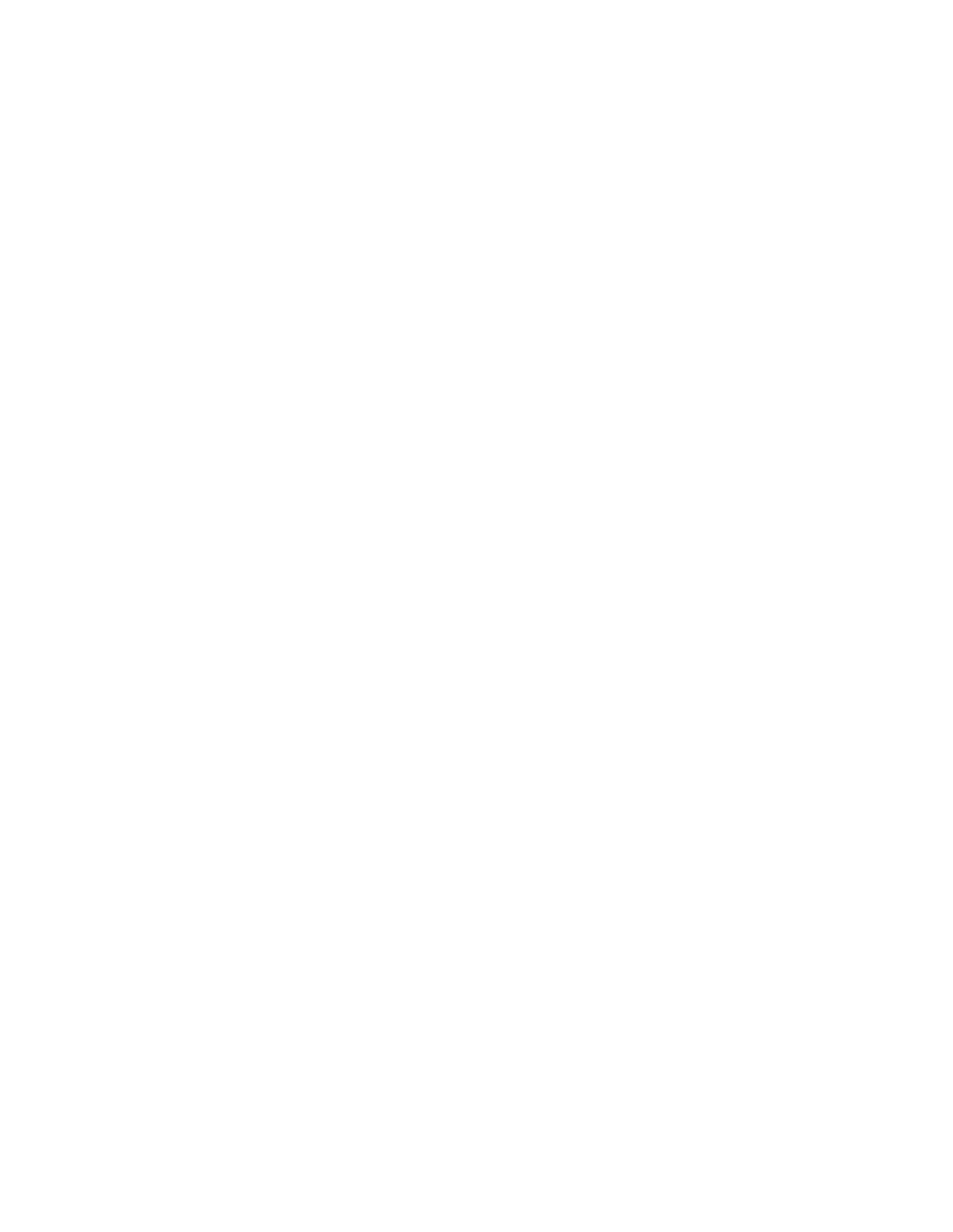#### **MR. IAN PATON**

### **BILL M 207 – 2022**

### **HOME-BASED CRAFT FOOD ACT**

HER MAJESTY, by and with the advice and consent of the Legislative Assembly of the Province of British Columbia, enacts as follows:

#### **Definition**

- **1** In this Act:
	- **"higher risk food"** means food that is capable of supporting the growth of diseasecausing micro-organisms or the production of toxins;
	- **"home-based craft food"** means the following food that is produced by an individual operating out of the individual's home:
		- (a) lower risk food as described in section 3 that is not time or temperature controlled for safety;
		- (b) higher risk food as described in section 3 that is time or temperature controlled, or both, for safety;
	- **"lower risk food"** means food in a form or state that is not capable of supporting the growth of disease-causing micro-organisms or the production of toxins.

#### **Purpose of the Act**

**2** The purpose of this Act is to permit individuals to sell certain foods made in home kitchens without having to obtain a food establishment licence, use a commercial kitchen, or be subject to inspections by the province or local health authorities.

#### **Time or temperature controlled food**

- **3** (1) Lower risk food must meet one or both of the following requirements:
	- (a) have a water activity (Aw) of 0.85 or less or a pH (Hydrogen ion concentration) value of 4.6 or less and be verified as lower risk food through commercial testing laboratories;
	- (b) sanitized by heat or chemical means to reduce the micro-organisms on a surface by 99.99%.
	- (2) The preparation, packaging and delivery of higher risk food must be in compliance with the food handler training program known as FOODSAFE Level 2 and carried out by an individual who is a holder of a FOODSAFE Level 2 certificate.

#### **Certain food**

**4** (1) An individual may produce the following lower risk home-based craft food: (a) a baked good that is not time and temperature controlled;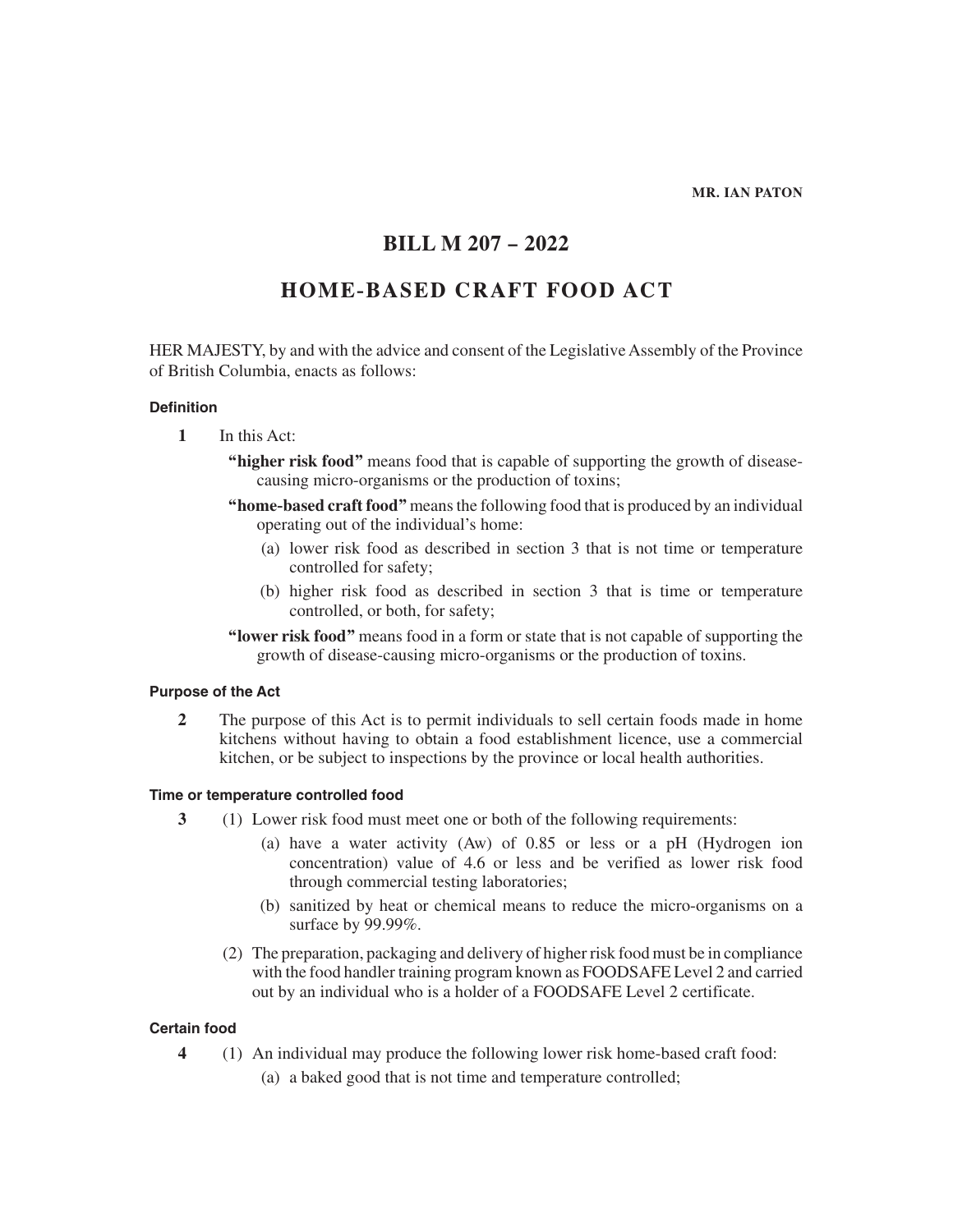- (b) candy;
- (c) coated and uncoated nuts;
- (d) fruit butters;
- (e) a canned jam or jelly, that are pH 4.6 or less or Aw of 0.85 or less;
- (f) a fruit pie;
- (g) dehydrated fruit or vegetables including dried beans;
- (h) popcorn and popcorn snacks;
- (i) cereal, including granola;
- (j) dry mix;
- (k) vinegar, wine vinegar, herb vinegar;
- (l) pickled fruit or vegetables including beets and carrots, that are preserved in vinegar, brine or similar solution at an equilibrium pH value of 4.6 or less;
- (m) mustard;
- (n) roasted coffee or dry tea;
- (o) a dried herb or dried herb mix;
- (p) plant-based acidified canned goods, that are pH 4.6 or less or Aw of 0.85 or less;
- (q) syrup, that are pH 4.6 or less or Aw of 0.85 or less;
- (r) relish, that are pH 4.6 or less or Aw of 0.85 or less;
- (s) salsa, that are pH 4.6 or less or Aw of 0.85 or less;
- (t) honey;
- (u) noodles;
- (v) fresh fruit and vegetables;
- (w) fudge;
- (x) toffee;
- (y) microgreens;
- (z) apple sauce.
- (2) An individual may produce the following higher risk home-based craft food:
	- (a) eggs that are maintained at 4 degrees or colder from point of packaging through to consumer receiving;
	- (b) raw meat, poultry and fish products that are frozen from point of packaging through to consumer receiving;
	- (c) canned products that are cooked for an equivalent of 121.1 degrees Celsius (250 degrees Fahrenheit) for 3 minutes;
	- (d) if food is meant to be refrigerated it must be delivered to consumer at 4 degrees or less;
	- (e) if food is meant to be hot it must be delivered to consumer at 60 degrees or above.